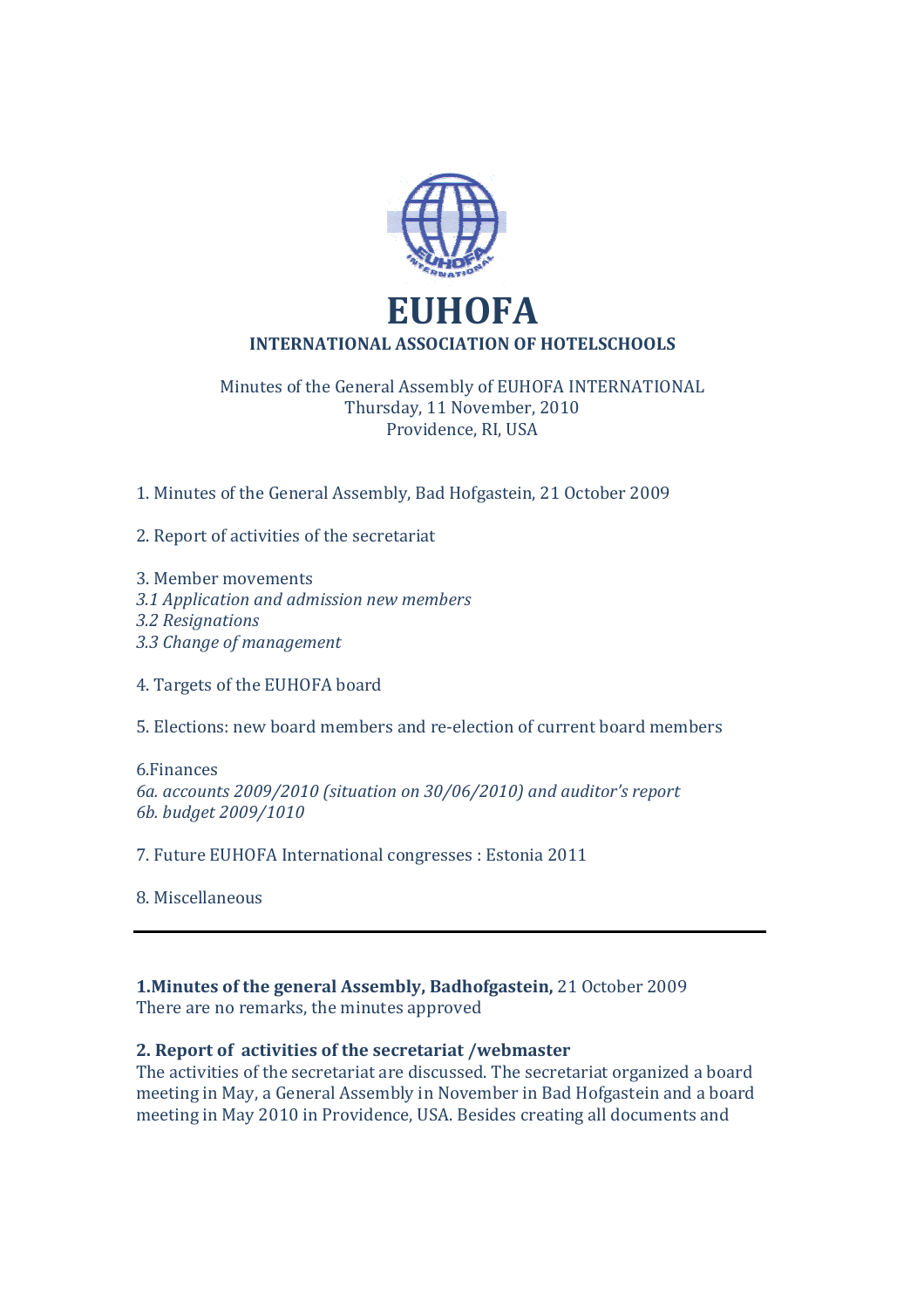minutes of the board meetings and General Assemblies, it takes care of all correspondence to members of the board and school members, processes the membership applications, sends out information concerning Euhofa and keeps up the newly installed member database. This database is used for sending out newsletters and digital invoicing of the membership fees. During the year different events were added to the web site by the webmaster.

The secretariat was moved from Brugge, Belgium to The Hague, The Netherlands as of January 1st 2010. Extra domain names such as: .com, .eu and .edu are purchased. For a complete overview see the report handed out at the General Assembly.

### **3. Member Movements**

Thirteen new members joined. (Some are change of management) Cingel college Breda, The Netherlands, represented by Conny Janus // DCT International Hotel & Business Management school , Vitznau, Switzerland represented by Walter Spaltenstein. //William Blue college of Hospitality Management, North Sydney, Australia represented by Jennifer Jenkins.// ROC Zadkine, Rotterdam, The Netherlands represented by Rob de Jong// NHTV, Breda, The Netherlands represented by Gienke Osinga// Hotelschool Den Haag, Den Haag, The Netherlands represented by Clemens Berendsen// Fondazione campus studi del Mediterraneo , Monte San Quirico-Lucca Italy represented by Paola Pardini.// Senac Sao Paulo educational Institute, Sao Paulo, Brazil, represented by Ms. Luciana Bon Duarte Fantini and Mrs. Jessica Kobayashi Correa.// Emirates Academy of Hospitality management, Dubai , United Emirates represented by Ron Hilfert. // International School of Tourism and Hotel management, Kathmandu, Nepal, is represented by Nerenda Bajracharya. // Hotel school Lausanne, Lausanne Switzerland, represented by Michel Rochat. Tadmor school, Herzliya, Israel, represented by Amir Nuriel. //Kenya Utalii College, Nairobi, Kenya, represented by Kenneth Ombongi.

#### **Resignations:**

Herr Bruchhauser from Steigerberger Academy, Bad Reichenhall, Germany

Euhofa International has 204 members in total. 153 are full member and 51 associate member.

### **4. Targets EUHOFA International**

3 realistic goals were set out to realize:

*Communication kit to attract new members*:

We have send the kit to board members to have it tested and 3 months later all Euhofa members had access to it. The message was that each of us are Euhofa Ambassadors and everyone can play an active role in attracting new members. Are we satisfied with the results? We do have some extra members. Some of these are from new EUHOFA-countries like Brazil and the United Emirates ect., but more new members were expected. The communication kit is still available on the website.

A*ctivate the Euhofa website for networking purposes*: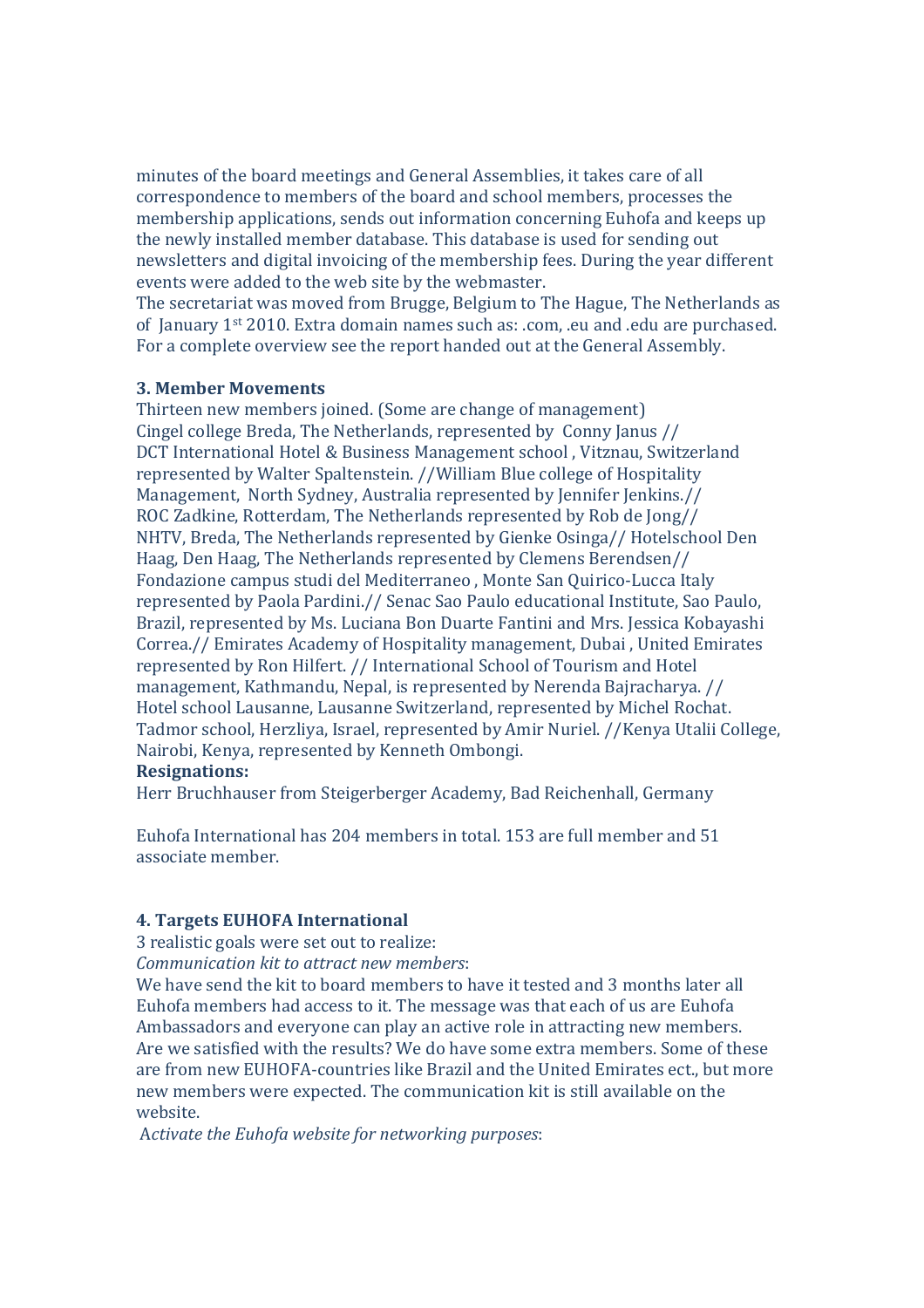Concerning the events and the newsletters: One of the main goals for the Euhofa website could or would be the exchange of information about activities or events in the member schools. Using the events option is a very easy way to do this. One just have to send an e-mail to the webmaster or to any member of the board and the event can be added to the website. An e-mail is send to all our members to draw their attention to the activity.

Results: In comparison to the past, the use of the events button has increased enormously. Since last congress, no less than 10 events appeared on the website. Some events were brought to the attention of our members by sending newsletters or news e-mails. In total nine news e-mails were sent out after board approval. It is still the ambition that every EUHOFA member can add a specific request or question onto the forum. Forward your question to the secretariat and we will add this to the forum. An e-mail will be send out to all our members to visit the forum and are asked to reply.

*Involving the industry, the HR-managers, to our congresses:* The 49th congress in Providence was an example of this. The discussion with the leaders in the alumni panel and the employment fair with no less than 6 important players from the hospitality industry was an example of good practice. We should continue on this path.

#### **5. Elections: new board members and re-election of current board members**

This year four board members are at the end of their term. Two of them are reelectable and two board members are serving their last term. The first person that is re-electable is Mr. Richard Brush. All members vote favorably for another term. The second board member who is re-electable is Mr. Luis Serra, from Spain. All members vote favorably for another term. The following board members have served all their terms and are not re-electable:

They are Vice President Mr. Sam Salvisberg from Switserland and Mrs. Esme Chalita Kaim from Mexico. A letter was sent to all full members concerning the election of new board members. All full members were able to apply for a position on the Euhofa board. Two candidates have applied: Mr. Javier Gonzales from Mexico and Mr. Michel Rochat from Switserland. Both are voted in as Euhofa board member by unanimous vote. Unfortunately Mr. Michel Rochat was not able to be present due to an important meeting in Switzerland he had to attend. The board decided that the vote can take place in his absence. A short CV and Photo was displayed at the General Assembly. Sam Salvisberg is asked to congratulate Mr. Rochat with his first term on the Euhofa board.

Mr. Luis Serra has agreed to take over the tasks of Vice President from Sam Salvisberg.

Sam Salvisberg and Esme Chalita Kaim held short speeches in which they declared that they were honored to have been part of the Euhofa board. They each stay active members.

### **6. Finances**

The financial reports are presented.